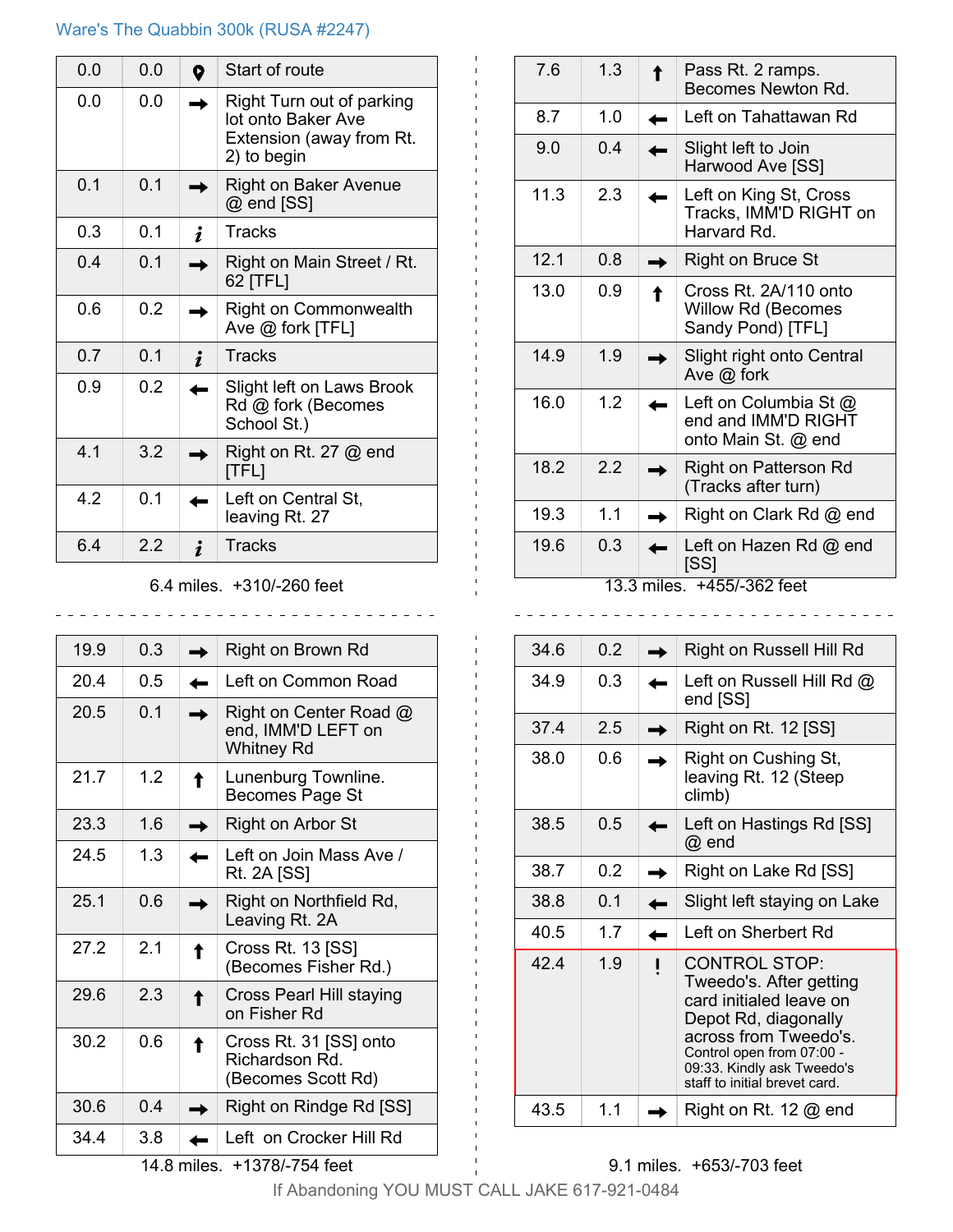| 44.7 | 12  |   | Sharp Left on Old                                                   |
|------|-----|---|---------------------------------------------------------------------|
|      |     |   | <b>Gardner Road</b>                                                 |
| 45.3 | 0.6 |   | Left on Rt. $140 \omega$ end<br>(Busy Road!)                        |
| 45.4 | 0.1 |   | Right on Teel Rd,<br>Leaving Rt. 140                                |
| 46.2 | 0.8 |   | Left on Cross Rd,<br>becomes Teel at curve                          |
| 47.8 | 1.6 |   | Left on Baldwinville<br>Road (NOT Hale -- That's<br>the old route!) |
| 50.7 | 2.9 |   | Left on Otter River Road<br>@ fork (Towards Smith's<br>Cheese)      |
| 51.9 | 1.2 | ↑ | Continue onto Old<br>Winchendon Rd                                  |
| 524  | 0.5 |   | Slight left onto Main St                                            |
| 53.4 | 0.9 | Ť | Continue onto Depot Rd                                              |
| 53.5 | 0.1 |   | Slight right onto Otter<br>River Rd                                 |
| 55.8 | 2.3 |   | Left onto Baldwinville Rd                                           |

12.3 miles. +719/-598 feet

| 68.5 | 1.9 |    | Left to stay on Wauwinet<br>Road (Not Sibley)                                                               |
|------|-----|----|-------------------------------------------------------------------------------------------------------------|
| 69.1 | 0.6 |    | <b>Right on Hardwick Rd</b><br>[SS]                                                                         |
| 70.6 | 1.5 | ↑  | Hardwick Townline.<br>Becomes Delargy Rd                                                                    |
| 71.3 | 0.7 |    | Right on Taylor Hill Rd @<br>end (Becomes North Rd.)                                                        |
| 71.7 | 0.4 |    | Left on North Rd [SS]                                                                                       |
| 73.8 | 2.1 |    | Left on Rt. 32A $@$ end<br>[SS]                                                                             |
| 74.1 | 0.3 |    | <b>Right toward Gilbertville</b><br>@ fork                                                                  |
| 74.2 | 0.1 | 41 | Hungry? Mimi's<br>Coffeehouse straight<br>ahead. Good<br>sandwiches. Next<br>services not for 35+<br>miles. |

| 56.0 | 0.2 |   | Right on Wellington Rd,<br>toward and passed<br>church.                                      |
|------|-----|---|----------------------------------------------------------------------------------------------|
| 56.1 | 0.1 |   | Right on Rt. 101 South /<br>Dudley Rd [SS]                                                   |
| 56.4 | 0.4 |   | Left on Barre Rd, toward<br>Williamsville, leaving Rt.<br>101 (Becomes Burnshirt<br>Rd.)     |
| 61.9 | 5.5 | ↑ | Continue towards Barre,<br>Burnshirt Rd. (Road<br>narrows, ride single file<br>until Berre.) |
| 65.3 | 3.3 | ↑ | Becomes School St at<br>Valley Rd intersection                                               |
| 66.0 | 0.7 |   | Soft left on Common<br>Street, Crossing Rt.<br>32/122 [SS] (Services in<br>Berre)            |
| 66.1 | 0.2 |   | Right on South Street @<br>end [SS]                                                          |
| 66.6 | 0.4 |   | Right on Wauwinet Road                                                                       |

# 10.8 miles. +553/-795 feet

| 74.2 | 0.0 |   | Right on Greenwich Rd<br>toward "Fishing Area 3"<br>(Mini's Coffeehouse near<br>intersection. Good<br>snacks.) |
|------|-----|---|----------------------------------------------------------------------------------------------------------------|
| 74.5 | 0.3 |   | Left on Patrill Hollow Rd<br>(Street sign is stone<br>pillar.)                                                 |
| 74.9 | 0.4 |   | Left on Czesky Rd @ fork<br>(No Sign)                                                                          |
| 76.5 | 1.6 |   | Bear right on Turkey St<br>@ end [SS]                                                                          |
| 78.1 | 1.6 | ↑ | Ware Townline (Hardwick<br>Pond Rd)                                                                            |
| 79.0 | 0.9 | ↑ | Straight on Campbell Rd,<br>crossing Greenwich Rd.<br>[SS]                                                     |
| 79.1 | 0.2 |   | Left on Osborne Rd                                                                                             |
| 79.7 | 0.6 |   | Bear left on Osborne<br>(NOT Old Poor Farm)                                                                    |
| 81.3 | 16  |   | Bear Left on Osborne,<br>NOT Wilson Rd                                                                         |

7.6 miles. +345/-509 feet

7.1 miles. +482/-666 feet

If Abandoning YOU MUST CALL JAKE 617-921-0484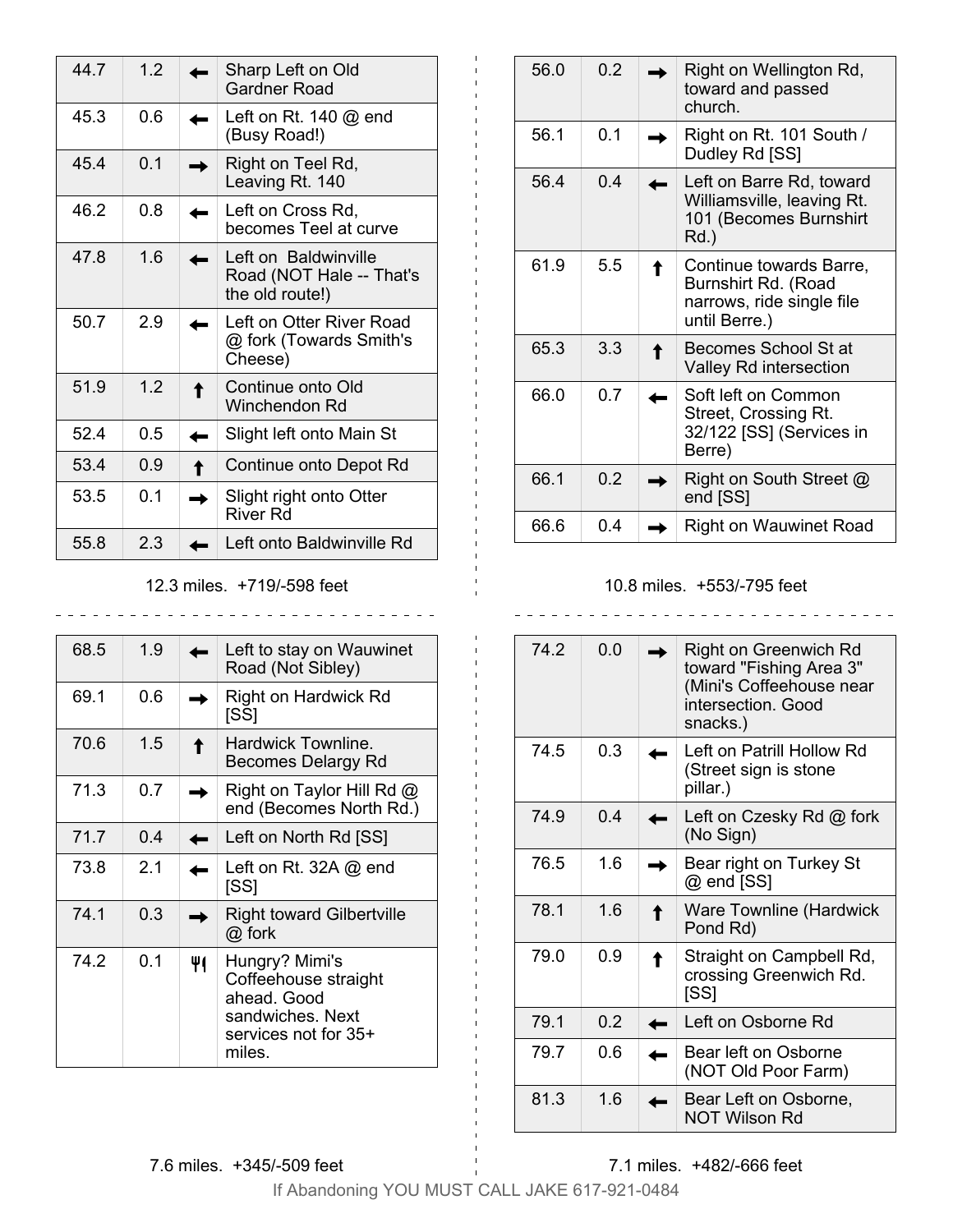| 81.4 | 0.2 |   | Right on Walker Rd /<br>Doane Rd                                                                                                                                   |
|------|-----|---|--------------------------------------------------------------------------------------------------------------------------------------------------------------------|
| 81.8 | 0.4 | ₹ | Right staying on Walker<br>Rd, NOT Howard Rd                                                                                                                       |
| 82.5 | 0.7 |   | Right on Rt. $9@$ end                                                                                                                                              |
| 85.1 | 25  |   | Right on Old Ware-<br>Enfield Rd, leaving Rt. 9.<br>(Quabbin East Entrance)                                                                                        |
| 86.0 | 0.9 |   | Stay left at fork, not<br>towards Goodnough Dike                                                                                                                   |
| 88.0 | 20  |   | Info Control: Enfield<br><b>Scenic Overlook</b>                                                                                                                    |
| 88.1 | 0.0 |   | <b>CONTROL STOP:</b><br>Enfield Overlook area.<br>Stop and answer<br>question in Brevet card<br>based on Plaque<br>overlooking reservoir.<br>Warning: No services. |
| 88.5 | 04  |   | At circle stay right toward<br>Winsor Dam, not<br>Observation tower.                                                                                               |

7.2 miles. +752/-512 feet

| 975   | 02  |   | Cross under RR bridge<br>and left on South St @<br>end [SS]                            |
|-------|-----|---|----------------------------------------------------------------------------------------|
| 98.1  | 0.5 |   | Left on Railroad St<br>(Becomes North St)                                              |
| 99.5  | 1.5 |   | Left on Bridge St $@$ end                                                              |
| 99.7  | 0.1 |   | Cross Main St @ TFL<br>(Citgo on corner)                                               |
| 99.8  | 0.1 |   | Left on High St / Palmer<br>Rd, following road's<br>curve.                             |
| 100.3 | 0.6 |   | Stay on Palmer Rd @<br>fork (NOT Calkins)                                              |
| 100.8 | 0.5 |   | Right on Rt. 181 $@$ end<br>(Cross BAD TRACKS)                                         |
| 101.6 | 0.7 | ↟ | Slight left to join Rt. 20<br>East [TFL] (Busy Road,<br>many services next 2<br>miles) |
| 1024  | 0 8 | ↟ | Straight on Main St.,<br>Leaving Rt. 20 [TFL]                                          |
| 102.4 | 0.0 |   | Right on Bridge St                                                                     |

 $89.9$  1.4  $\leftarrow$  Continue downhill toward Rt. 9 exit 90.4  $\Big| 0.5 \Big| \rightarrow$  Right on Rt. 9 West  $\textcircled{a}$ end [SS] 91.3  $\vert$  1.0  $\vert$   $\leftarrow$  Left on East St, leaving Rt. 9 (Sign for Mass Wildlife HQ) 91.8  $\vert$  0.5  $\vert$  Hc Trout Hachery on left. Quick, Interesting diversion. Walk between the fishes. 93.5 1.7  $\leftarrow$  Left on Cold Spring Rd @ end 93.7  $\Big|$  0.2  $\Big| \rightarrow \Big|$  Right on Bondsville Rd 95.2 1.5  $\rightarrow$  Right at Main St / Bondsville Rd @ fork (NOT Jim Ash) Becomes River St. 96.4 1.1  $\rightarrow$  Sharp right on River St, Not on Rt. 181 97.3  $\vert$  1.0  $\vert$   $\leftarrow$  Left on South St @ fork (NOT Bardwell)

### 8.8 miles. +287/-484 feet

| 103.3 | ი 9 | $\dot{i}$ | Road becomes Upper<br>Palmer. Sprawling<br>abandoned Monson<br>Developmental Center on<br>Left |
|-------|-----|-----------|------------------------------------------------------------------------------------------------|
| 104.3 | 1.0 |           | Straight, Becomes<br><b>Margaret Street</b>                                                    |
| 106.1 | 1.8 |           | Left on High St @ end<br>[SS]                                                                  |
| 106.6 | 0.4 |           | Join Rt. 32 (Monson<br>Center, Services Ahead)                                                 |
| 107.7 | 1.2 |           | Left on Wales Rd, toward<br>Rt. 19, leaving Rt. 32                                             |
| 108.1 | 04  |           | Stay right on Wales Rd<br>@ fork (Becomes<br>Monson Rd)                                        |
| 112.4 | 42  |           | Left on Monson Road $@$<br>fork                                                                |
| 113.9 | 16  |           | Right on Main St. / Rt. 19<br>@ end [SS]                                                       |
| 114.2 | 0.2 |           | Left on Union Road,<br>leaving Rt. 19 (Services<br>on corner)                                  |

11.8 miles. +1008/-499 feet

If Abandoning YOU MUST CALL JAKE 617-921-0484

5.1 miles. +250/-231 feet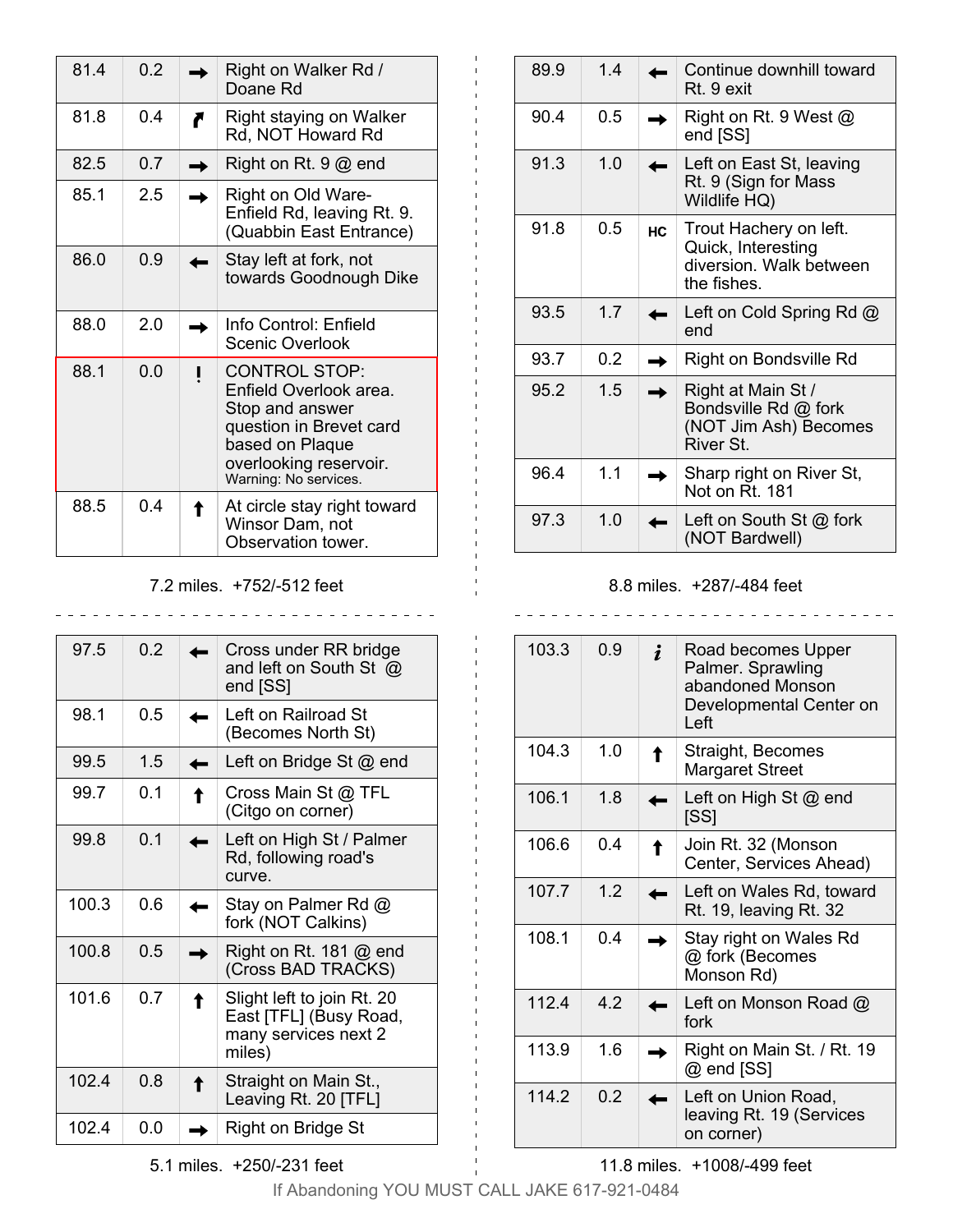| 115.0 | 0.8 |   | Slight left staying on<br>Union, not Lake George.                                                                     |
|-------|-----|---|-----------------------------------------------------------------------------------------------------------------------|
| 116.2 | 12  |   | Left on Stafford Holland<br>Rd                                                                                        |
| 119.3 | 3.1 | ↑ | Cross blinking light onto<br>Sturbridge Rd up small<br>hill                                                           |
| 119.4 | 0.1 |   | Left onto E Brimfield Rd<br>(Holland town offices on<br>corner)                                                       |
| 119.4 | 0.0 |   | <b>Holland Control. Get card</b><br>signed by NER<br>Volunteer. And make a<br>sandwich!<br>Control open 10:39 - 17:48 |
| 122.7 | 3.3 |   | Left on Rt. 20 $@$ end $[SS]$                                                                                         |
| 123.0 | 0.2 |   | Right on Little Alum Rd,<br>leaving Rt. 20                                                                            |
| 124.7 | 1.7 |   | Slight right staying on<br>Little Alum Rd $@$ fork<br>(Not 7th St.)                                                   |
| 125.4 | 0.7 |   | Cross under I-90                                                                                                      |

11.2 miles. +467/-692 feet

| 132.7 | 04             | ↟  | Cross Rt. 67 onto<br>Cottage St (Services<br>nearby)                                     |
|-------|----------------|----|------------------------------------------------------------------------------------------|
| 132.9 | 0.2            |    | <b>Right on Lake St</b>                                                                  |
| 133.1 | 0 <sub>2</sub> |    | Slight Left on Wickaboag<br>Valley Rd [SS]                                               |
| 133.6 | 0.5            |    | Right on Birch Hill Rd<br>(Becomes Shea). Note:<br><b>Missing Sign</b>                   |
| 135.1 | 1.4            |    | Right staying on Birch Hill<br>(NOT Shea)                                                |
| 135.3 | 0.3            |    | Left on New Braintree Rd<br>@ end                                                        |
| 137.0 | 1.7            | ↟  | New Braintree Townline.<br><b>Becomes West Brookfield</b><br>Rd                          |
| 137.4 | 0.4            | 41 | Farmer Matt's stand --<br>Good place to stop for a<br>snack or break. Open<br>until 7pm. |
| 139.0 | 1.5            |    | Right on Oakham Rd,<br>toward town offices. Keep<br>left at fork after turn.             |

126.0  $\Big| 0.6 \Big|$  Left on Apple Rd/Southbridge Rd Ext @ end 126.6  $\bigcirc$  0.6  $\bigrightarrow$  Right on Brookfield Rd/Southbridge Rd @ end (Left @ fork after turn) 127.0  $\begin{array}{|c|c|}\n\hline\n0.4 & \rightarrow \end{array}$  Right on Cronin Rd (Missing Sign) 129.3  $\vert$  2.2  $\vert$   $\leftarrow$  Left on Richardson Rd / East Rd 130.0  $\vert$  0.7  $\vert \rightarrow \vert$  Right on Sarty Rd (EASY TO MISS) Rough Road! 130.8 0.8 **1** West Brookfield Town line. Pavement improves, becomes Davis Rd. 131.6  $\vert$  0.8  $\vert$   $\uparrow$  Join Long Hill Rd @ yield 132.3  $\vert$  0.7  $\vert \rightarrow \vert$  Right on Front St @ end (Just after RR Bridge) 132.4  $\vert$  0.1  $\vert$  Left on Central St

## 7.0 miles. +582/-694 feet

| 140.4 | 14  | Cross Rt. 67 [SS]                                                                          |
|-------|-----|--------------------------------------------------------------------------------------------|
| 140.6 | 0.3 | Left staying on Oakham<br>(NOT Worcester)                                                  |
| 141.2 | 0.6 | Right to stay on Oakham<br>Rd @ fork (Not Scott)<br>[SS] Rough Road!                       |
| 141.9 | 0.7 | Left on New Braintree Rd<br>@ end                                                          |
| 144 1 | 2.2 | Right on Hapgood Rd                                                                        |
| 144 6 | 0.5 | Slight left on Tomlinson<br>Rd, Crossing Ware<br>Corner Rd                                 |
| 1448  | 0.2 | Right on Rutland Rd @<br>end                                                               |
| 145.5 | 0.7 | Left on Rt. 148 $@$ end<br>[SS]                                                            |
| 146.7 | 1.2 | Right on Rt. 122 (Busy<br>Road)                                                            |
| 147.8 | 1.1 | Slight left on Fishermans<br>Rd, Leaving Rt. 122<br><b>(Towards Rutland State</b><br>Park) |

8.8 miles. +314/-398 feet

If Abandoning YOU MUST CALL JAKE 617-921-0484

 $\sim$   $\sim$ 

6.6 miles. +585/-249 feet